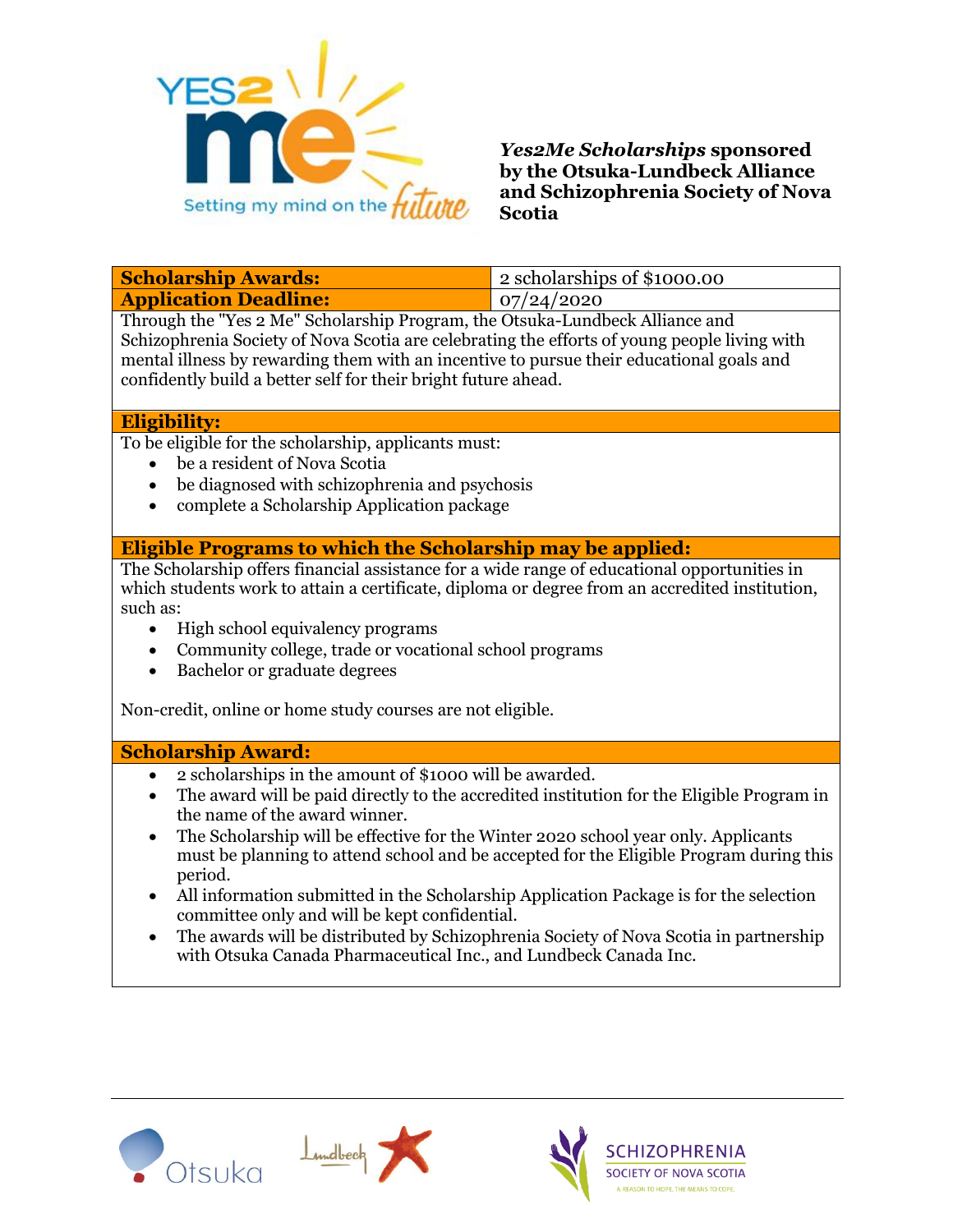## **Criteria:**

Applications will be accepted based on the following criteria:

- Receipt of a completed Scholarship Application Package including a completed application form which can be found in the package.
- Proof of residency (e.g., government-issued ID or utility invoice)
- A completed personal reference form from a professional such as a doctor, a mental health professional, a teacher, or an employer. This form is also found in the package.
- A letter describing the applicant's career and study goals and why the applicant selected the Eligible Program; the applicant's experiences and how the applicant has learned to cope with a mental illness may also be included. Applicants must include the name of the educational institution they plan to attend and the specific courses/programs they are applying for. The letter should be typed and be no more than three double-spaced pages.
- Applications are non-returnable to the applicants. Applications are due by no later than 07/24/2020. All applications will be processed. Award winners will be notified by  $08/24/2020$  by e-mail or by phone per the contact information provided on the application form. Only the award winners will be notified. Scholarship cheques are made payable to the applicant's chosen accredited eligible institution (i.e, college, university, trade school or recognized educational institute) for the Program and will be mailed to the eligible institution at the address identified on the application form.
- Employees of Otsuka-Lundbeck Alliance and/or Schizophrenia Society of Nova Scotia, and members of the selection committee may not enter the contest.

The Award recipients will also be asked to report the outcome of the educational experience.

## **A complete Scholarship Application must include all of the following:**

- [Completed application form](http://www.bcss.org/cgi-bin/dada/mail.cgi/r/Friends/166050734620/renea.mohammed/vch.ca/)
- Proof of residency (e.g., government-issued ID or utility invoice)
- Reference form
- A letter describing career and study goals and why the applicant selected the Eligible Program

# **Incomplete applications will not be considered.**

## **Mail, fax or e-mail the complete Scholarship Application, no later than 07/24/2020, to:**

# **Yes 2 Me Scholarship Program**

Schizophrenia Society of Nova Scotia 101-5571 Cunard Street Halifax, Nova Scotia B3K 1C5

Fax: 902-465-5479 E-mail: [contact@ssns.ca](mailto:contact@ssns.ca) Notice to be provided by email or phone





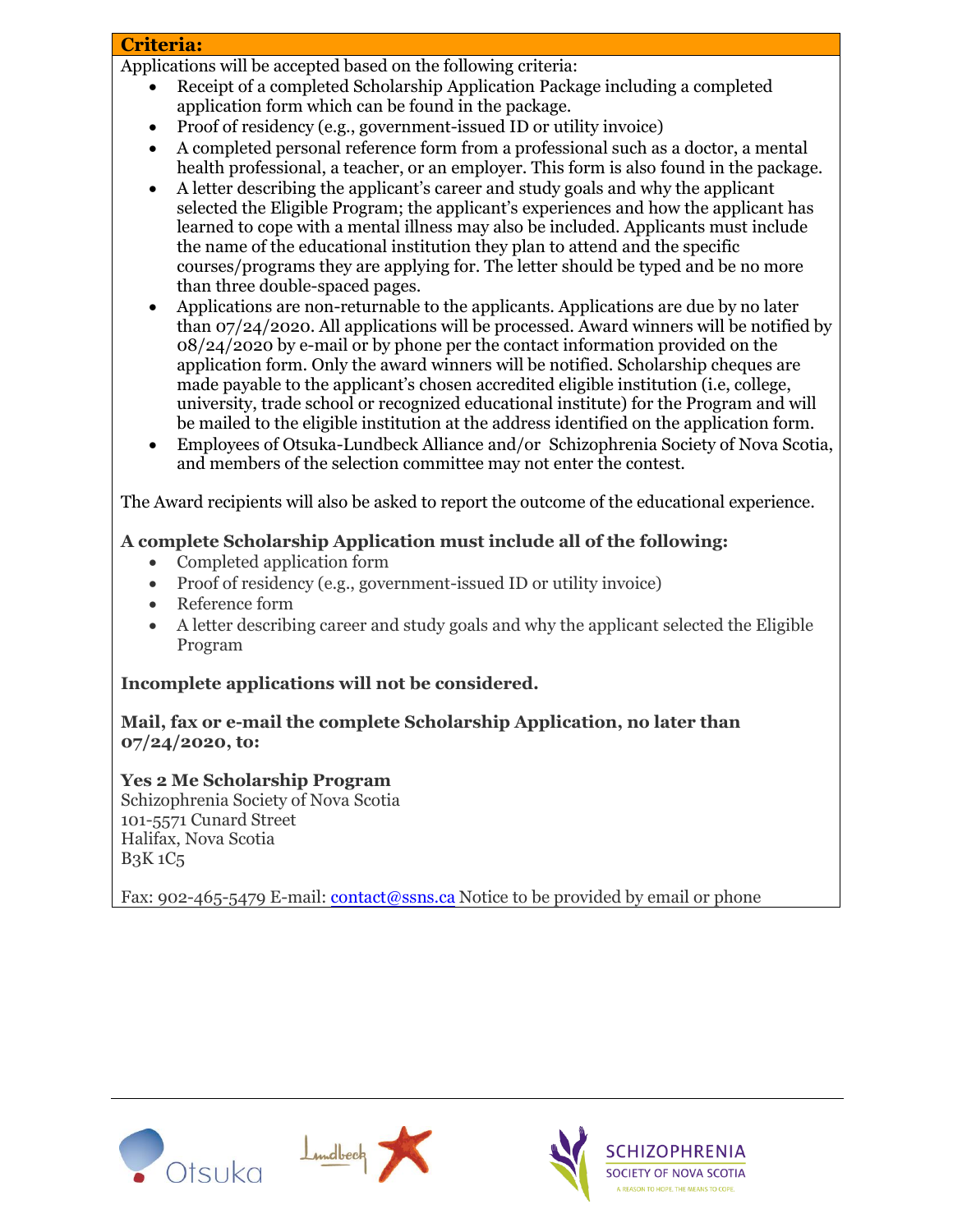

*Yes2Me Scholarships* **sponsored by the Otsuka-Lundbeck Alliance and Schizophrenia Society of Nova Scotia**

**Application Form**

| Name:            |        | Date of Birth:      |  |
|------------------|--------|---------------------|--|
| <b>Address:</b>  |        |                     |  |
| City:            |        |                     |  |
| <b>Province:</b> |        | <b>Postal Code:</b> |  |
| Phone:           | Email: |                     |  |
| Diagnosis:       |        |                     |  |

| <b>Current Level of education (please, check one):</b> |                                       |  |  |
|--------------------------------------------------------|---------------------------------------|--|--|
| $\Box$ Some High School                                | $\Box$ College Certificate or Diploma |  |  |
| $\Box$ Completed High School                           | $\Box$ Undergraduate Degree           |  |  |
| □ Trade or Vocational School                           | $\Box$ Graduate Degree                |  |  |

| Name of chosen accredited<br>institution for the Eligible<br><b>Program:</b> |  |        |
|------------------------------------------------------------------------------|--|--------|
| Desired program or area of<br>study:                                         |  |        |
| <b>Estimated Education Cost:</b>                                             |  | Other: |

If selected as a recipient of the *Yes2Me Scholarship Award*, I authorize the release of my name and/or likeness to the media to be used by the Sponsors, where legal, for publicity/promotional purposes.

A completed reference form must accompany this application. Application Deadline 07/24/2020

Signature: Date: Date: